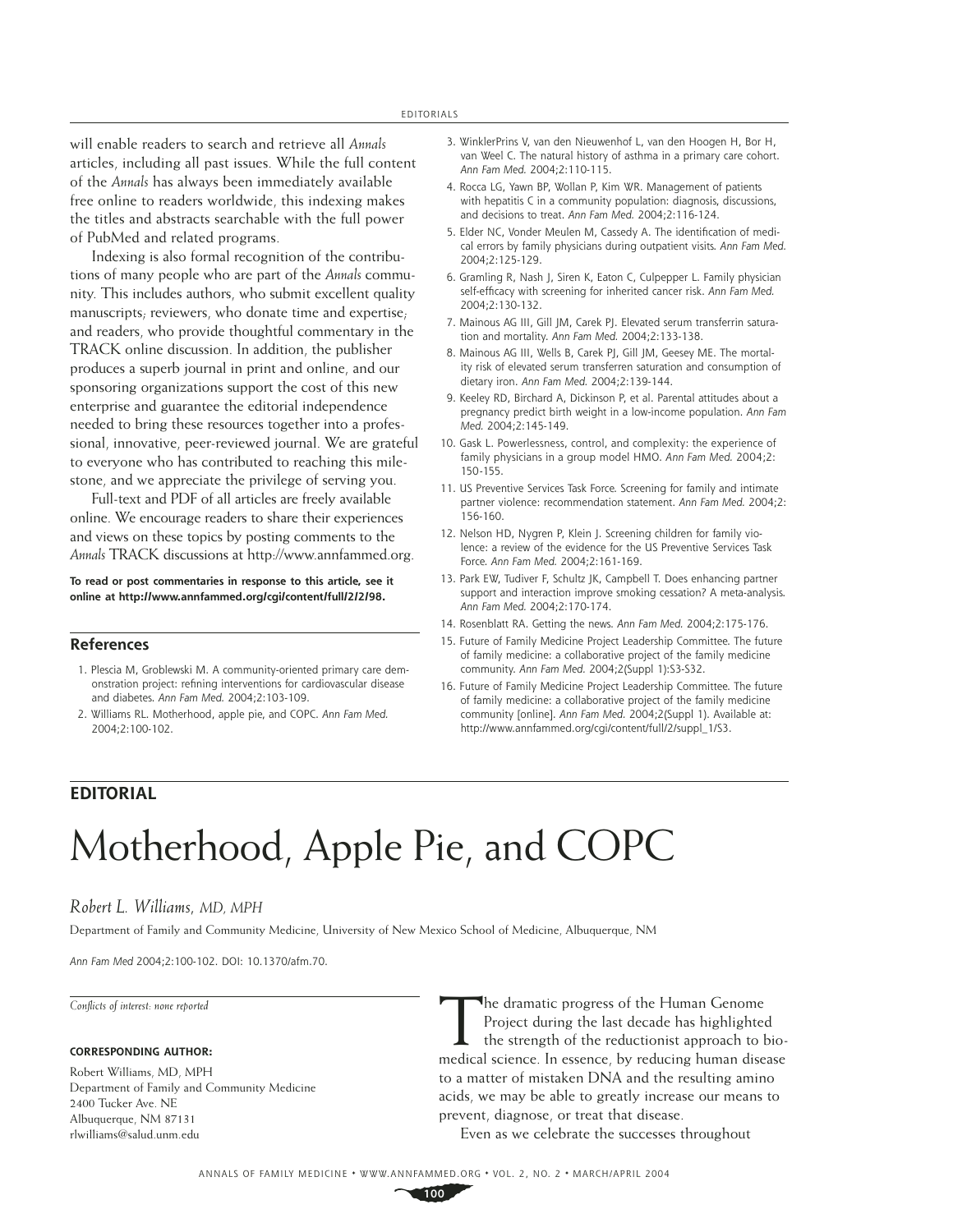medicine of the reductionist scientific approach, we must also acknowledge its limitations. Reductionist scientific methods have led to a detailed understanding of the pathophysiology of type 2 diabetes, for example, and to a range of medications for treating it. Yet despite this new understanding, the prevalence of type 2 diabetes increased by 50% from 1994 to 2001.<sup>1</sup> Similar detailed understanding of the pathophysiology of tobacco effects has had no impact on the rates of smoking during the last decade.<sup>2</sup>

The limitation of the reductionist approach to health and illness, of course, is that it fails to account for the fact that we are more than the sum of our parts. Though we are indeed a collection of amino acids and other such molecules, we are also products of our environment. As chronic and behaviorally based illnesses become ever more important mediators of health in our society, this relationship of a person's health to psychological, familial, community, and societal contexts becomes increasingly obvious. Engel, with his biopsychosocial model, has emphasized the importance of a broader view of these contexts to successful treatment of the person.3 Those of us in family medicine can justly argue that our field, by specifically including the family in its view of the health of the individual, has taken this broader view.

Community-oriented primary care (COPC) is an approach to primary care that takes this relationship view a step further.<sup>4,5</sup> It is a model of primary care which puts into practice the idea that community context plays a role in the health of the person. Through a systematic process of identifying health needs and acting on those needs, COPC links efforts in the primary care practice and in the community. In bridging the divide between clinical care and public health, COPC offers a new vision for health care.

The article by Plescia and Groblewski in this issue of the *Annals* shows both the best and the most challenging aspects of COPC.<sup>6</sup> In an ongoing partnership between a primary care practice and members of the community it serves, an iterative process is being followed to develop and refine efforts to improve health. These efforts, based on a shared understanding of the major health concerns in the community, have led to targeted interventions both in the community and in the primary care practice. Plescia and Groblewski report a level of sophistication beyond most published examples of COPC in their work to understand how to structure interventions. Even more exciting is their description of how they are applying what has been learned to programs to improve health.

Their work exemplifies much of what has attracted the health care community to the COPC model in the last half century. COPC offers to target scarce

resources to high priority health care needs, and to extend health promotion outward from the primary care practice into the community. Linking preventive care activities in both settings makes intuitive sense it must be more effective than the disconnected system under which we so often function. Who can argue with the logic on which COPC concepts are based? It's like motherhood and apple pie.

In addition to its role in enhancing preventive care, COPC is a democratizing concept that can reduce barriers between health care providers and community residents. There is moral as well as practical value to involving the community in the planning and delivery of personal health care, as described by Plescia and Groblewski. Perhaps for this reason examples of COPC have been most often described in low-income, medically underserved or cross-cultural settings, where barriers between health care providers and community residents can be highest.

Reports such as that of Plescia and Groblewski and others which periodically appear in the literature confirm at least parts of these hopes of COPC. Bayer and Fiscella<sup>7</sup> described how a COPC approach in an inner-city community increased community acceptance of a range of preventive care services, improved measures of diabetes control, and facilitated tobacco cessation efforts. Epstein et al<sup>8</sup> have described the results of extended COPC work in Israel that resulted in increased rates of breast feeding, decreased rates of anemia, improved hypertension control, and decreased rates of smoking.

While confirming part of the vision of COPC, these examples of its application leave unanswered some challenging questions that have plagued this model of primary care delivery. Plescia and Groblewski paid \$61 apiece (or \$78 per household) to survey 492 residents of their practice catchment area, for a total of about  $$30,000$ . We do not know whether this figure also includes the opportunity costs of planning and interpreting the questionnaires or of writing the grant that supported the interview costs. Plescia and Groblewski were able to obtain a major grant from the Centers for Disease Control and Prevention to allow them to conduct this survey; they are to be commended for recognizing the value of the information that could be gained from the survey and for the effort taken in obtaining the grant. Even so, the question remains how many practices can afford to take this approach to COPC or have the time to do so?

Therein lies one of the rubs with COPC. Without exception, COPC has taken root only where there has been substantial outside funding or an energetic advocate or both. The reasons are simple. Whereas it seemed for a short time that managed care might push